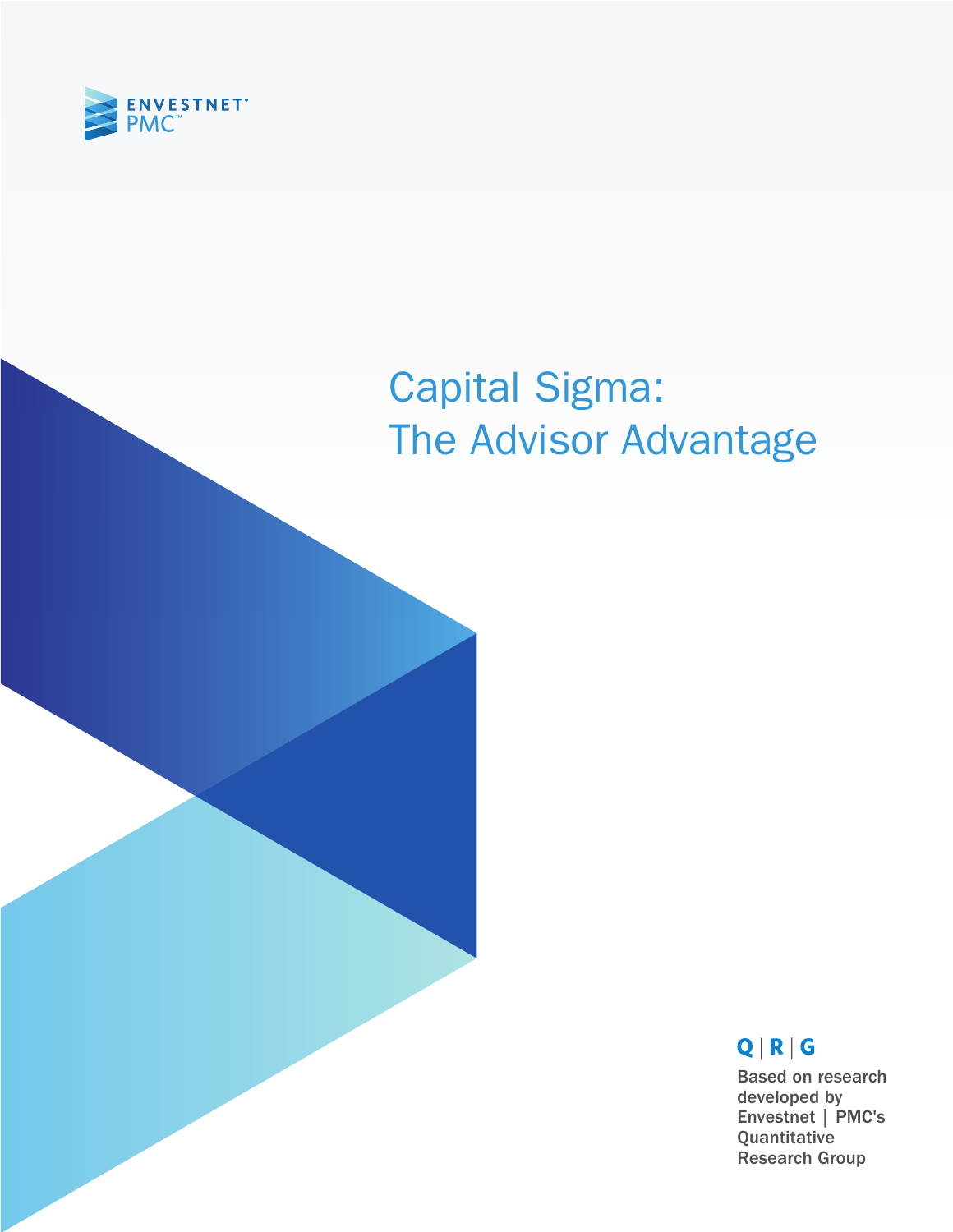

Executive Summary: An ongoing debate among investment advisors and their clients centers on value: creating it, preserving it, and perpetuating it. Each faces a different challenge: Advisors are tasked with delivering worth to their clients, and clients need to understand what they can expect for the dollars they spend.

Capital Sigma is Envestnet's term for the sum total of advisor-created value, and includes financial planning, asset class selection and allocation, investment selection, systematic rebalancing, and tax management. Under this aegis, this white paper embraces five areas that engender measurable value to the client. Beginning with the baseline of financial planning, we then examine asset allocation, investment selection, systematic rebalancing, and tax management. Each element can contribute "alpha," or excess return over a given benchmark—the traditional mark of gauging advisor value. According to our research, the combination of successfully implementing these sources has produced around 3% of value add annually (see Table 1 below). We explain each one, and assign a figure to quantify the value it generates.

The first pillar of value, financial planning, starts with a deep dive into understanding who the client is and what he seeks to accomplish. When properly grounded in trust and transparency, it serves as the roadmap to achieving the client's goals—ranging from short-term income needs and extending to estate planning and philanthropy. Getting from here to there requires attention be paid to all aspects of a client's situation: risk tolerance assessment, taxes, insurance, retirement, and estate planning. Knowing your client is more than a regulatory hurdle. Rather, it is the first link in the advisor value chain, and when done properly, can result in a winning partnership that produces solid results. Although the value of financial planning derives mostly from its qualitative nature, its all-important role in serving as the cornerstone for the subsequent parts of the advisor/client relationship must be considered in the value equation. The potential added value is difficult to quantify precisely for all sub-components of financial planning, but for asset location advice alone it is about 50 basis points of value annually.

The second pillar of advisor-added value is based on crafting an appropriate asset allocation portfolio that positions the client to achieve his goals. The process begins with determining the proper level of portfolio risk to suit his comfort level, an exercise performed in the financial planning stage, as outlined above. That decision then drives asset class selection. Molding a suitable asset allocation harnesses both diversification and exposure to a range of investments that can deliver value across a complete market cycle. It also combines a sophisticated, institutional methodology that can be tailored to meet a client's personal objectives.

Several pillars, or sources, of advisor-created value can be quantified. These pillars include financial planning, asset class selection and allocation, investment selection, systematic rebalancing, and tax management. The combination of successfully implementing these sources can produce around 3% of value add annually.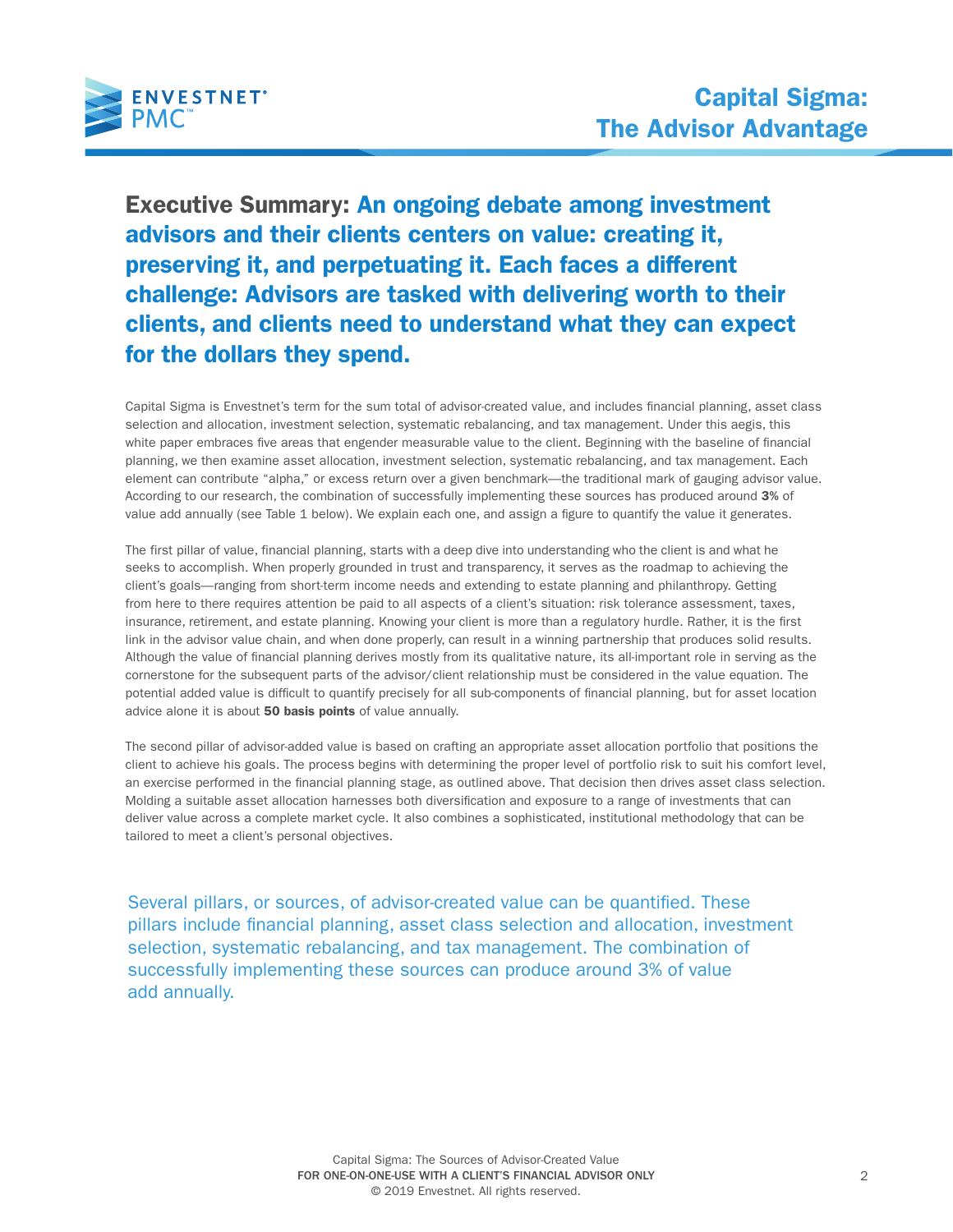That approach may include alternative asset classes, strategic portfolio tilts that apply over- or underweights to capitalize on pricing anomalies, and an array of risk-mitigation techniques to respond to changing capital markets and economic conditions. We present examples, explain their advantages, and offer suggestions on how to use them in a portfolio to minimize risk. We demonstrate that a thoughtfully developed asset allocation that is both diversified and consistent with the client's risk profile and investment objectives can add 52 basis points of value annually.<sup>1</sup>

Once the asset allocation is set, the advisor is tasked with choosing how best to implement it— which specific investments he should select to create a customized portfolio for his client. This constitutes the third pillar of advisoradded value. An array of investments is available, ranging from actively managed portfolios to finely tuned and deftly sliced passive strategies. Active asset class managers must generate excess returns over a benchmark to justify their fees, and methods exist to measure how these managers perform. On the passive side, tracking error, portfolio liquidity, and delivery of cost-efficient beta are among the issues the advisor must consider in his investment selection process. Our research has determined that employing a strategy of selecting active mutual fund managers according to certain risk-adjusted return characteristics can add 67 basis points of value annually to a diversified portfolio, and implementing the portfolio with passive investments can add 61 basis points of value each year.

We then address the fourth pillar of advisor- added value—systematic portfolio rebalancing. We demonstrate the advantages of regular, systematic rebalancing and how it can help both to control risk by reducing portfolio volatility and also enhance returns. We contrast the effects of more- and less-frequent rebalancing, and offer a rationale to explain why an annual rebalancing frequency is optimal. The process of systematically rebalancing a diversified portfolio annually can add 30 basis points of value each year, compared with a naïve strategy of rebalancing once every three years.

The fifth and final pillar of advisor-added value is tax management. Although various tax optimization methods and applications exist (see Financial Planning section for more detail), in this section we focus on potential after-tax benefits an investor can achieve from informed tax management in an all-equity portfolio. A good starting point from a taxefficiency perspective is a buy-and-hold portfolio. However, it does not accommodate offsetting realized capital gains outside the portfolio, the heart of the "tax-loss harvesting" approach to tax optimization. Also, it takes considerable quantitative skill to build a portfolio that tracks a benchmark when only a fraction of that benchmark's holdings can be used. We demonstrate how a sophisticated tracking portfolio that can track a benchmark and accommodate tax harvesting can add considerable after-tax value, about 100 basis points of annual value add.

| <b>Source</b>                          | <b>Annual Value-add</b> |  |  |
|----------------------------------------|-------------------------|--|--|
| <b>Financial Planning:</b>             | $> 50$ bps              |  |  |
| <b>Asset Selection and Allocation:</b> | 52 bps                  |  |  |
| <b>Investment Selection:</b>           |                         |  |  |
| <b>Active Management:</b>              | 67 bps                  |  |  |
| <b>Passive Management:</b>             | 61 bps                  |  |  |
| <b>Systematic Rebalancing:</b>         | 30 bps                  |  |  |
| <b>Tax Management:</b>                 | $100$ bps               |  |  |
| Total:                                 | Around 3%               |  |  |

Source: Envestnet; Morningstar; Vanguard

Table 1

<sup>1</sup>In the previous update of this white paper, which was done in 2014, we used the Russell 3000 Index as the benchmark for this calculation. Since then, international equity asset classes have become staples in well-diversified portfolios. This broad change in the way the international equity asset class is viewed then necessitates a change in the benchmark against which the asset class selection and allocation decisions are measured. To capture this correctly, we use the MSCI ACWI benchmark in this version of the paper, instead of the Russell 3000 Index. For completeness, had we used MSCI ACWI benchmark in our 2014 version of this paper, the Asset Class Selection and Allocation and Systematic Rebalancing components of Capital Sigma would have been equal to 63 and 39 basis points, respectively.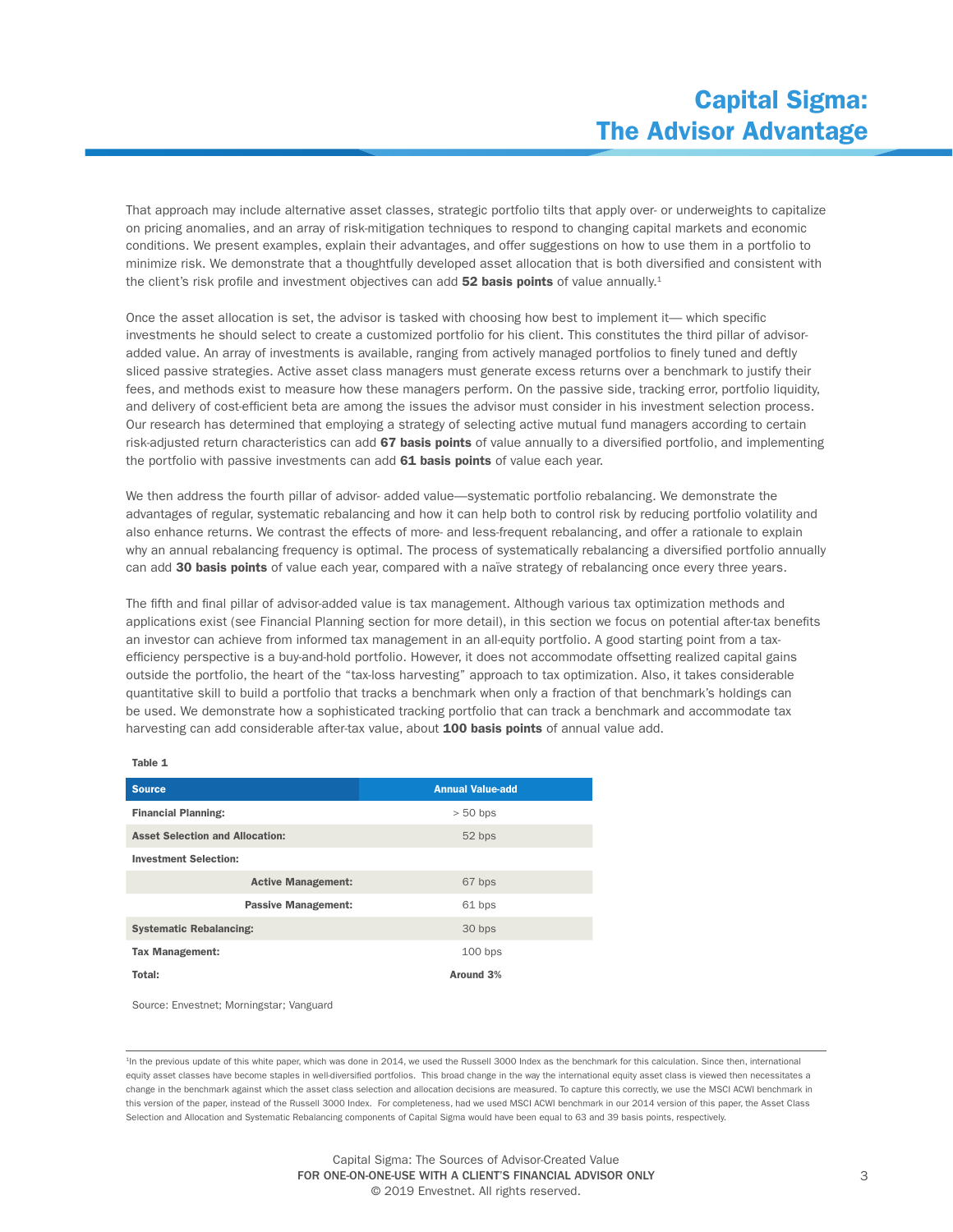## Source 1: Financial Planning

An ongoing debate among investment advisors and their clients centers on value: creating it, preserving it, and perpetuating it. Each faces a different challenge: Advisors are tasked with delivering worth to their clients, and clients need to understand what they can expect for the dollars they spend.

In many respects, the financial planning component of professional advice is the leading source of advisor alpha—it establishes the framework for each subsequent fiduciary decision made by the advisor and client.

The advisor's relationship with the client is an acknowledged, but often too little emphasized, element of the overall financial planning process. Know Your Customer has benefits beyond merely satisfying the regulatory suitability requirements. A client expects the advisor to investigate the products offered, and relies on the advisor's honesty, professionalism, and ability to make important decisions about his wealth.

Many advisors possess technical expertise and maintain ethical standards, but the true value of the relationship is the interpersonal understanding between the advisor and the client. Assuring the client that the advisor understands his needs, financial situation, and risk profile is vital to a successful relationship. He also must pledge to use his experience and judgment to make suitable investment recommendations driven by the client's interests.

A strong bond with the client, based on trust and transparency, is the cornerstone of achieving client objectives. A relationship founded on trust makes the client more willing to share extensive personal information about finances, attitudes toward money and investing, financial objectives, and life goals. The client depends on the advisor to deliver a holistic financial plan.<sup>2</sup>

Gaining client knowledge fosters a partnership whereby the advisor develops insightful solutions to create value for the client along several dimensions. The result is not only a long-term relationship throughout different life stages, but also a journey that is enjoyable along the way. The client can feel secure in knowing the advisor has his best interests at heart and is there to lean on when circumstances get rough. The advisor functions not only as a financial planner, but also as an ally, offering the client advice, instruction, and personal counseling. This becomes especially important during market downturns. Behavioral biases, when left unchecked, can cause a client to act impulsively and to the detriment of his long-term financial goals. By leveraging the bond he has forged with the client, the advisor, instead, can steer the client toward an outcome that is both prudent and beneficial and consistent with his objectives. In the end, such an "advisor value chain" does more than simply produce a portfolio to outperform a benchmark; it can help the client establish a lasting legacy amalgamating charitable, philanthropic, and generational features.

We can subdivide further the financial planning portion of the wealth management process into the following distinct areas of the advisory relationship: risk tolerance assessment; tax advice; insurance; retirement; and estate planning. Each of these plays integral roles in the process, and can maximize generational wealth transfer.

<sup>2</sup>See research by Jon Cockerline, "New Evidence on the Value of Financial Advice," Center for Interuniversity Research and Analysis on Organizations (CIRANO), 2012. Among other things, it finds that "Advice positively impacts retirement readiness, even after factoring out the impact of a myriad of other variables," and " Having advice is an important contributor to levels of trust, satisfaction and confidence in financial advisors—a strong indicator of value."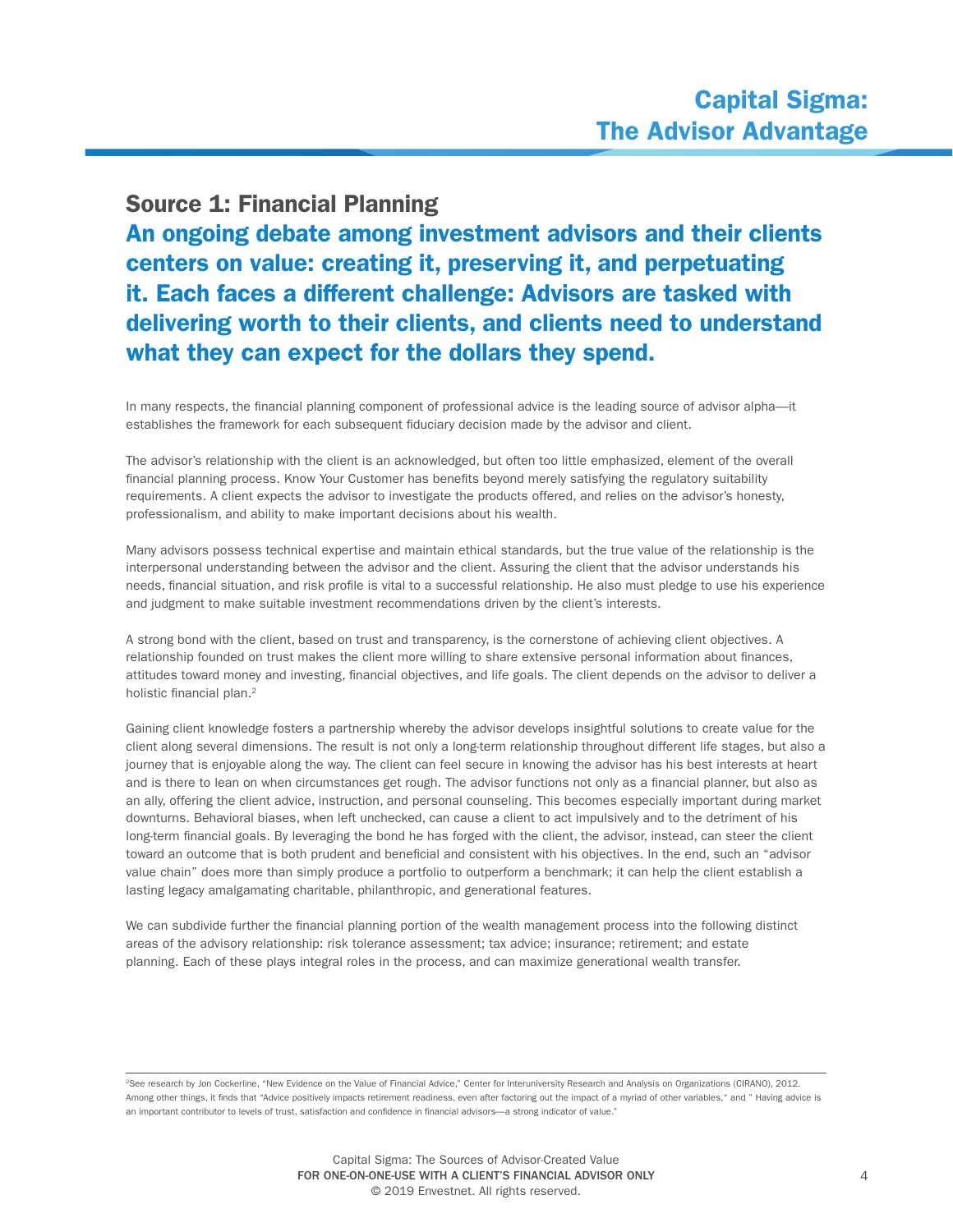### i. Risk tolerance assessment

An essential part of the wealth management advisory process is gauging a client's risk tolerance: his willingness and ability to sustain short-term losses. These losses oftentimes are represented by the annual volatility of a particular product or portfolio, and connote the potential for capital loss associated with the investment. This exercise helps to determine the appropriate level of equity in the client's portfolio, commensurate with his tolerance for risk.

It is important to remember that the financial risks facing the client are limited not only to investment losses, but should include other risk dimensions, as well. Examples of these include: longevity risk, sequence of return risk, withdrawal risk, etc. Examining these risk dimensions can help to measure the portfolio's projected success by adding time and mortality probabilities to the calculations. The choice of which of these risk dimensions to include will depend on the client's financial goals and his investment timeline. Accurately assessing these risks can be highly predictive in measuring both the probability and expected magnitude of retirement ruin.<sup>3</sup> The computation and interpretation of these measures require sophisticated modelling and simulation techniques, and an advisor, armed with the appropriate tools, can add substantial value.

## ii. Tax planning

An advisor's tax planning advice can include several tax optimization strategies. First, if the client has both tax qualified (e.g., IRA) and nonqualified accounts, then the advisor can provide "asset location" guidance. The "asset location" approach views the qualified and nonqualified accounts in a holistic way. It implements the overall asset allocation by placing less-tax-efficient asset classes (e.g., fixed income and dividend-paying equities) in the qualified accounts, and putting more-tax-efficient asset classes (e.g., equities and municipal bonds) in the nonqualified accounts. A study by Vanguard notes that this advice can generate up to 70 basis points of additional value,<sup>4</sup> while a study by Morningstar suggests such guidance can produce 54 basis points of added return.<sup>5</sup>

Second, tax planning also can encompass advice on how to structure a client's retirement portfolio (e.g., investment in regular IRA vs. Roth IRA accounts) and his estate. The advisor must consider the client's unique circumstances (e.g., current and expected future income, investment horizon) along with existing tax legislation and anticipated changes to it.

Finally, tax planning can address tax optimization by realizing capital losses to offset capital gains— the so-called "tax-loss harvesting." We cover this approach under the "Source 5: Tax Management" section of this paper.

#### iii. Insurance planning

Insurance is considered to be the risk management component of a financial plan. A trusted advisor opens difficult conversations, such as "How will your loved ones manage financially if you are not there for them?" The complex insurance market has many types of products to meet different needs. Each carries distinctive features and varying fee structures. The advisor weighs the client's insurance needs in the context of his entire financial picture, and recommends appropriate solutions. He then crafts an insurance plan, which must be periodically reviewed and analyzed, just as investments are regularly monitored and adjusted. Having the right insurance plan is the key to protecting the client, either from being overinsured or becoming financially devastated should the unexpected occur.

3W. Van Harlow, Ph.D., CFA, "Optimal Asset Allocation in Retirement: A Downside Risk Perspective," June 2011, Putnam Institute.

4Francis M. Kinniry Jr., CFA, Colleen M. Jaconetti, CPA, CFP®, Michael A. DiJoseph, CFA, and Yan Zilbering, "Putting a value on your value: Quantifying Vanguard Advisor's Alpha," March 2014, Vanguard.

<sup>5</sup>David Blanchett and Paul Kaplan, "Alpha, Beta, and Now...Gamma," Morningstar, 2012.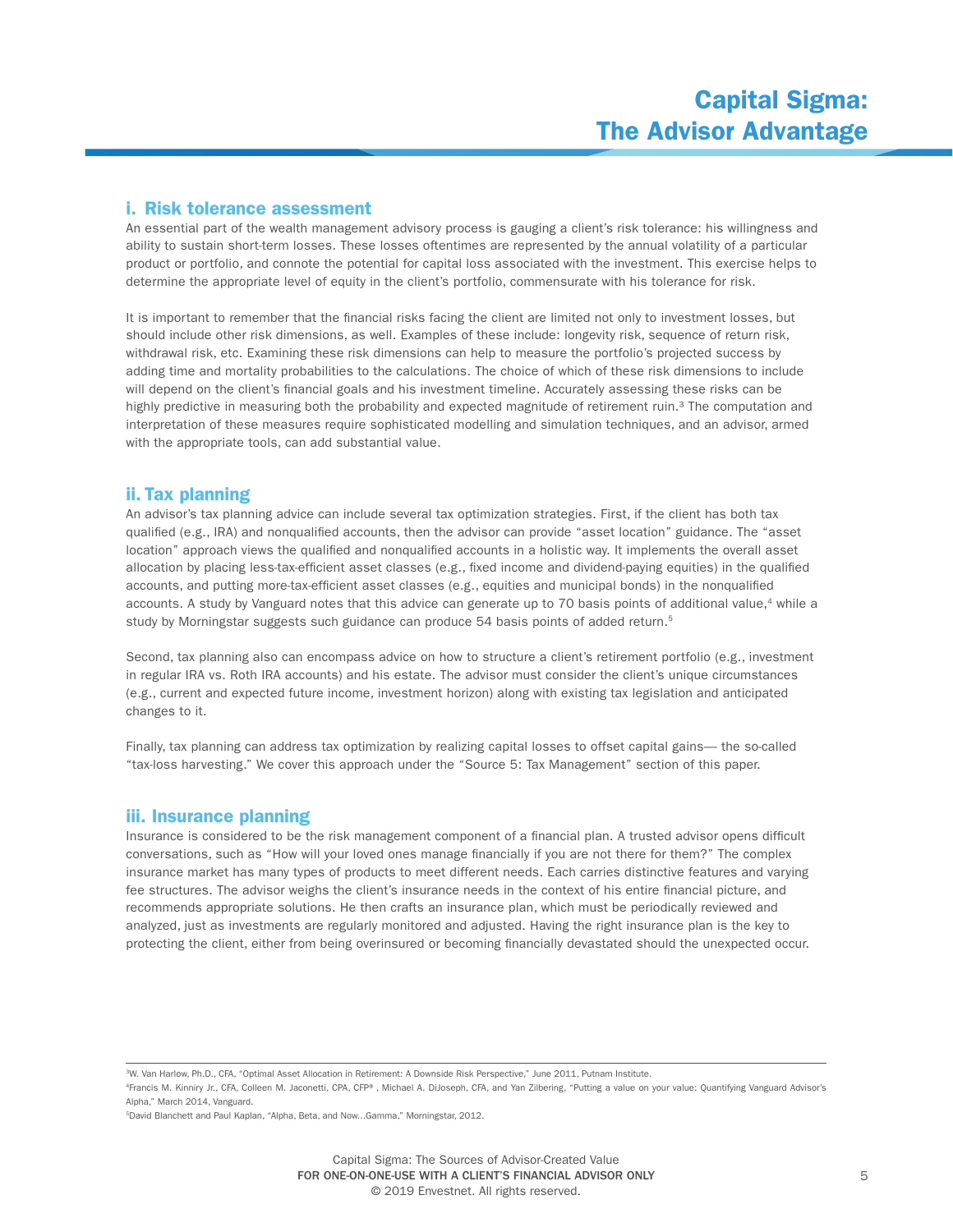## iv. Retirement planning

Retirees face several retirement risks, such as longevity risk, inflation risk, and sequence of return risk, which may not be present during their working years. Retirement planning integrates factors such as cash flow needs, health care, and long-term-care coverage. It balances the interplay among income, investment, and risk management, as well as tax and estate planning, and the role that annuities can play.<sup>6</sup>

## v. Estate planning

Helping the client to pass on wealth in the most efficient way and create a family legacy that spans generations are components of essential value that the advisor can add. Estate planning can be a complicated, timeconsuming, and often emotional exercise. It addresses many vital issues, including heirship distribution control, charitable giving, and end-of-life considerations. Estate planning confronts the challenges of family dynamics and individual values that extend beyond the twin legacies of family and social capital. The most important result of a successful plan is not to avoid probate or minimize the tax bill, but to achieve family harmony. A trusted advisorclient relationship can simplify the planning process. Because the advisor already knows the client on a deep level, he can design a legacy consistent with the client's financial and philanthropic aspirations.

In essence, financial planning never ends. Life is full of changes, and each new set of client circumstances has different priorities and goals. The advisor maintains a collaborative relationship with the client to reflect, reconsider, and reorient during each phase, change, or transition. The advisor assumes the dual role of coach and skillful confidant who knows the client's entire story. As with the various elements of the investment planning process that will be discussed below, financial planning is ongoing and iterative. It lasts as long as the client relationship, and may extend even further, as wealth is transferred to future generations with whom the advisor has built a bond based on mutual trust and commitment.

e<br>According to research by David Blanchett and Paul Kaplan, "Alpha, Beta, and Now...Gamma", Morningstar, 2012, advice regarding allocation to annuities alone can contribute around 0.24% annual value add.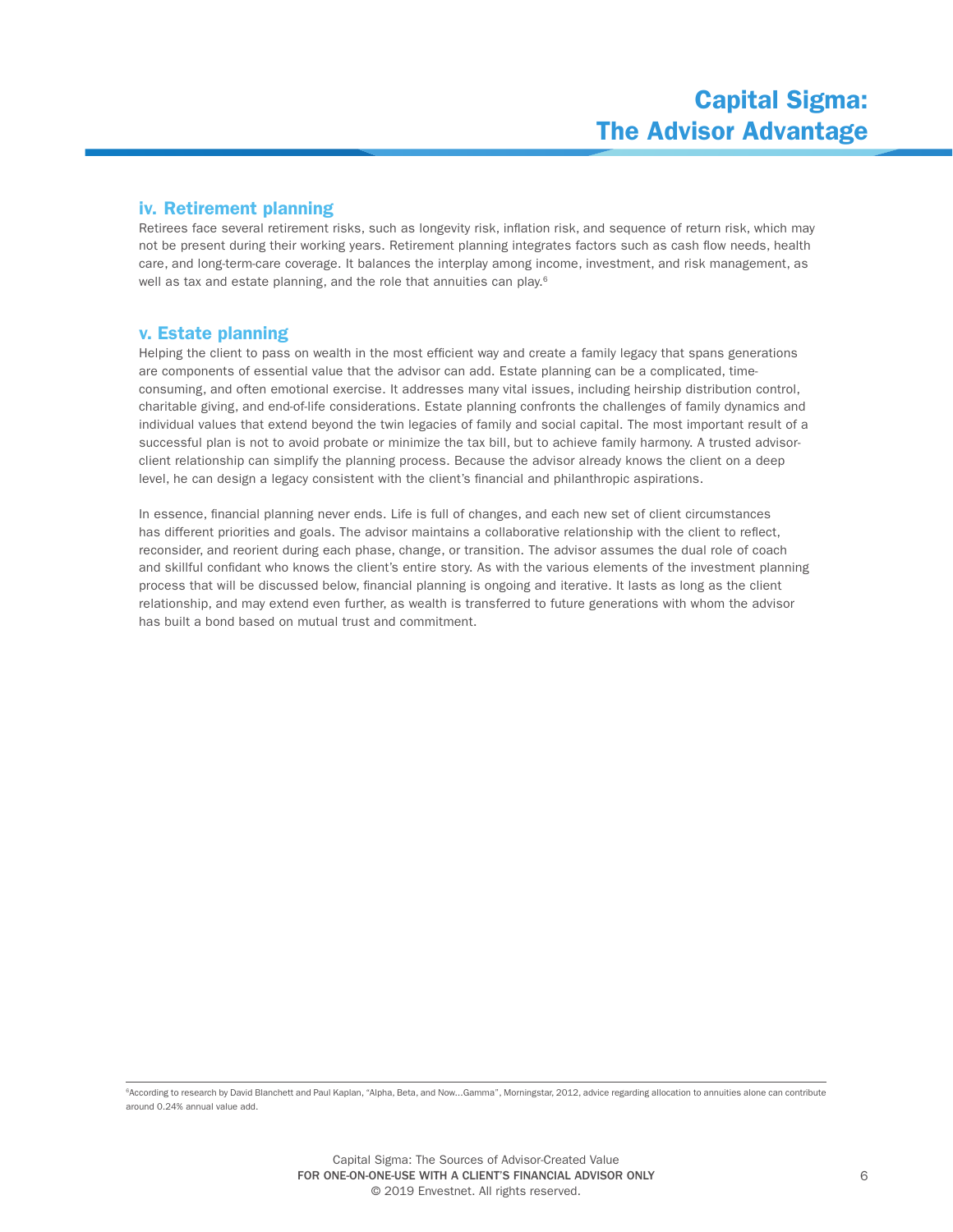# Source 2: Asset Class Selection and Allocation A thoughtfully developed asset allocation that is both diversified and consistent with the client's risk profile and investment objectives can add 52 basis points of value annually.

A second source of advisor-created value is derived from the advisor's ability to select from a palette of asset classes to mold an asset allocation consistent with the client's risk profile and investment objectives. Both academic and industry research often highlight the importance of the asset class selection and allocation decision.<sup>7</sup>

## Asset Class Selection and Asset Allocation

A crucial component of a thoughtfully constructed allocation policy is determining the asset classes to include. Asset class selection is made during the development of the Investment Policy Statement.

| <b>US Large Cap</b>           | 28.1% |
|-------------------------------|-------|
| <b>US Small Cap</b>           | 2.3%  |
| <b>Real Estate</b>            | 1.1%  |
| <b>Int'l Developed Equity</b> | 16.7% |
| <b>Emerging Mkts</b>          | 6.0%  |
| <b>Commodities</b>            | 4.0%  |
| <b>US Fixed Income</b>        | 18.9% |
| <b>High Yield</b>             | 1.5%  |
| <b>Non-US Fixed Income</b>    | 21.4% |

Table 2: World Market Capitalization Portfolio, January 2018

Source: Envestnet | PMC

For most clients, a good starting point is a diversified group of those asset classes with the highest weights in the world market capitalization portfolio (see Table 2).

Customization of the asset allocation portfolio begins in the financial planning stage, specifically, in the Know Your Customer phase. That is the step in which the advisor assesses the client's particular goals and objectives and determines the appropriate portfolio risk to match his comfort level. The client's risk tolerance then helps inform the asset allocation's relative equity/fixed income split—for example, 60%/40%. Tailoring this equilibrium strategic asset allocation policy can occur at several points, including:

#### 1. Incorporating of specific diversifying asset classes such as commodities, REITs, and emerging markets debt, among others, and

2. Excluding of specific industries or sectors to which the client may have outside exposure.

<sup>7</sup>Gary P. Brinson, L. Randolph Hood, and Gilbert L. Beebower (1986). "Determinants of Portfolios Performance," Financial Analysts Journal, v.42(4), pp.39-44.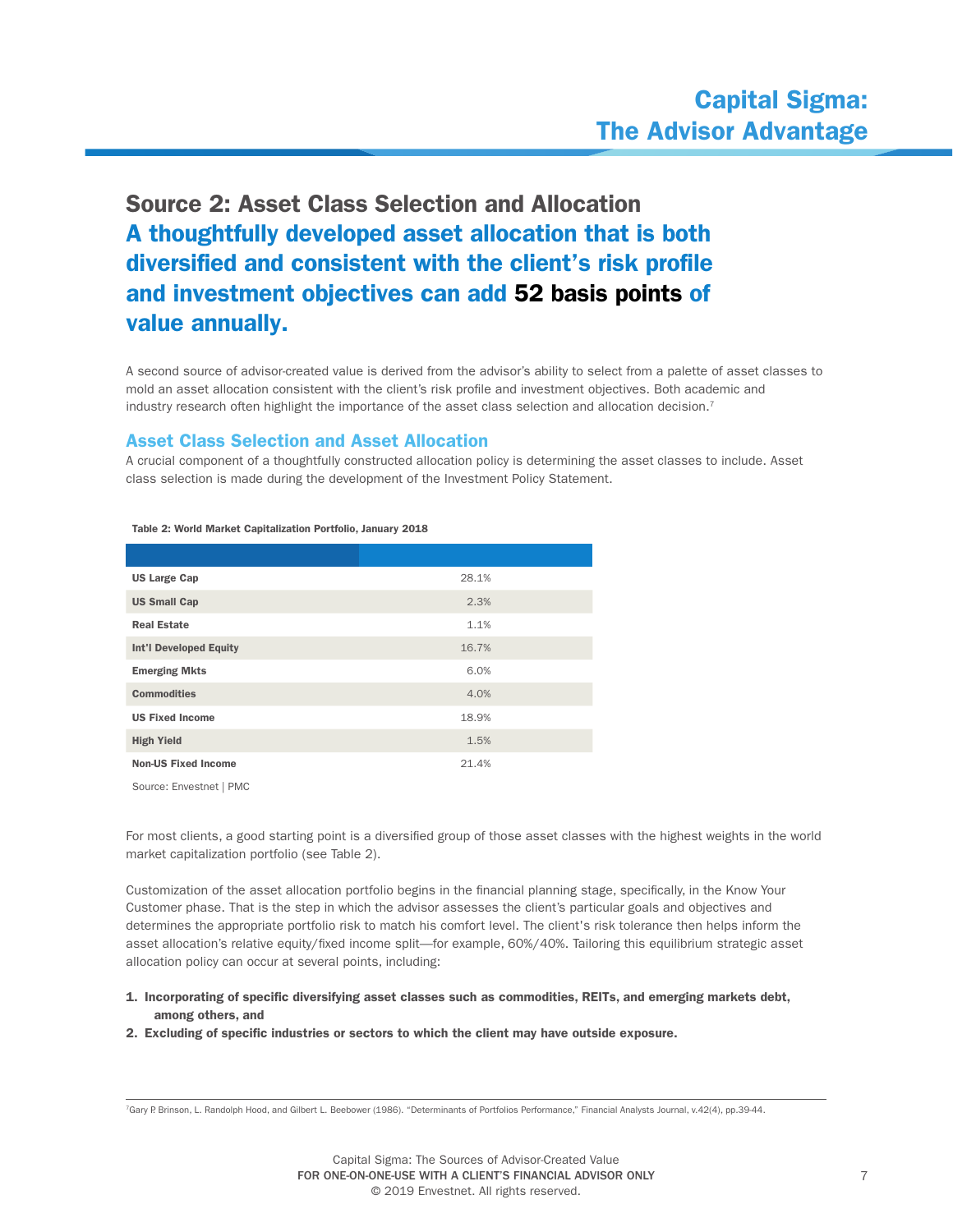Crafting a personalized asset allocation portfolio is a challenging task. Yale University's endowment office is widely heralded for its sophisticated asset allocation policy, which includes large exposures to nontraditional asset classes such as private equity and hedge funds. But in many respects, endowments such as Yale's may be easier to manage than individual client portfolios. For example, endowments are typically a single institutional portfolio focused on one client, with no tax, retirement, or estate planning constraints. Advisors, on the other hand, may serve many clients with disparate and ever-evolving needs and objectives, often complicated tax situations, and sometimes intricate retirement and estate planning hurdles. In other words, advisors need to apply an institutional mindset to a personalized and customized asset allocation policy to serve a range of clients.

#### Numerical Results

To determine the value added through asset class selection and allocation, we follow a numerically based methodology. We first establish a benchmark against which to measure these decisions. We begin with a naïve strategy portfolio that approximates the world market capitalization portfolio's equity/fixed income allocation split of 58%/42% (see Table 2). The equity component of this naïve strategy is represented by the MSCI ACWI Index, and the fixed income allocation's proxy is the Barclays U.S. Aggregate Bond Index.





We then compare this naïve strategy to one that is diversified across three dimensions. First, we use the same equity/fixed income split of 58%/42% represented in both the naïve strategy and the world market capitalization portfolios. Second, we diversify within the domestic equity asset class, by establishing multiple combinations, or tiers, of the nine domestic equity styles (i.e., large cap, mid cap and small cap, each with value, core and growth components). Finally, we add combinations of seven diversifying asset classes to each domestic equity tier. Among the diversifying asset classes are REITs; commodities; high yield fixed income; global fixed income; Treasury inflationprotected securities (TIPS); emerging markets fixed incomes; and bank loans. These various combinations result in 1,664 diversified portfolios.8

We then calculate each portfolio's alpha relative to the naïve strategy over a 22-year period covering December 1996 through August 2018, which is the longest period common to all of the benchmarks we use to represent the various asset classes. The asset allocation alpha relative to the naïve strategy is quite stable across the 1,664 diversified portfolios mentioned above (see Figure 1). The diversified portfolios have no negative alphas, which indicates that all the portfolios in the universe of diversified portfolios noted above added positive asset allocation alpha. The minimum and maximum alphas are positive 11 and positive 87 basis points per year, respectively, whereas the mean and the median alphas are the same, due to the symmetry of the distribution, and equal 52 basis points.

<sup>8</sup>As mentioned earlier, because of the ubiquity of international developed markets equity and emerging markets equity asset classes in the portfolios, we assumed that these two asset classes, along with domestic equity and fixed income, are always present in the portfolio. This, of course, also needs to be reflected in the benchmark, which is the reason why we have switched from Russell 3000 to MSCI ACWI for the purposes of evaluating these results.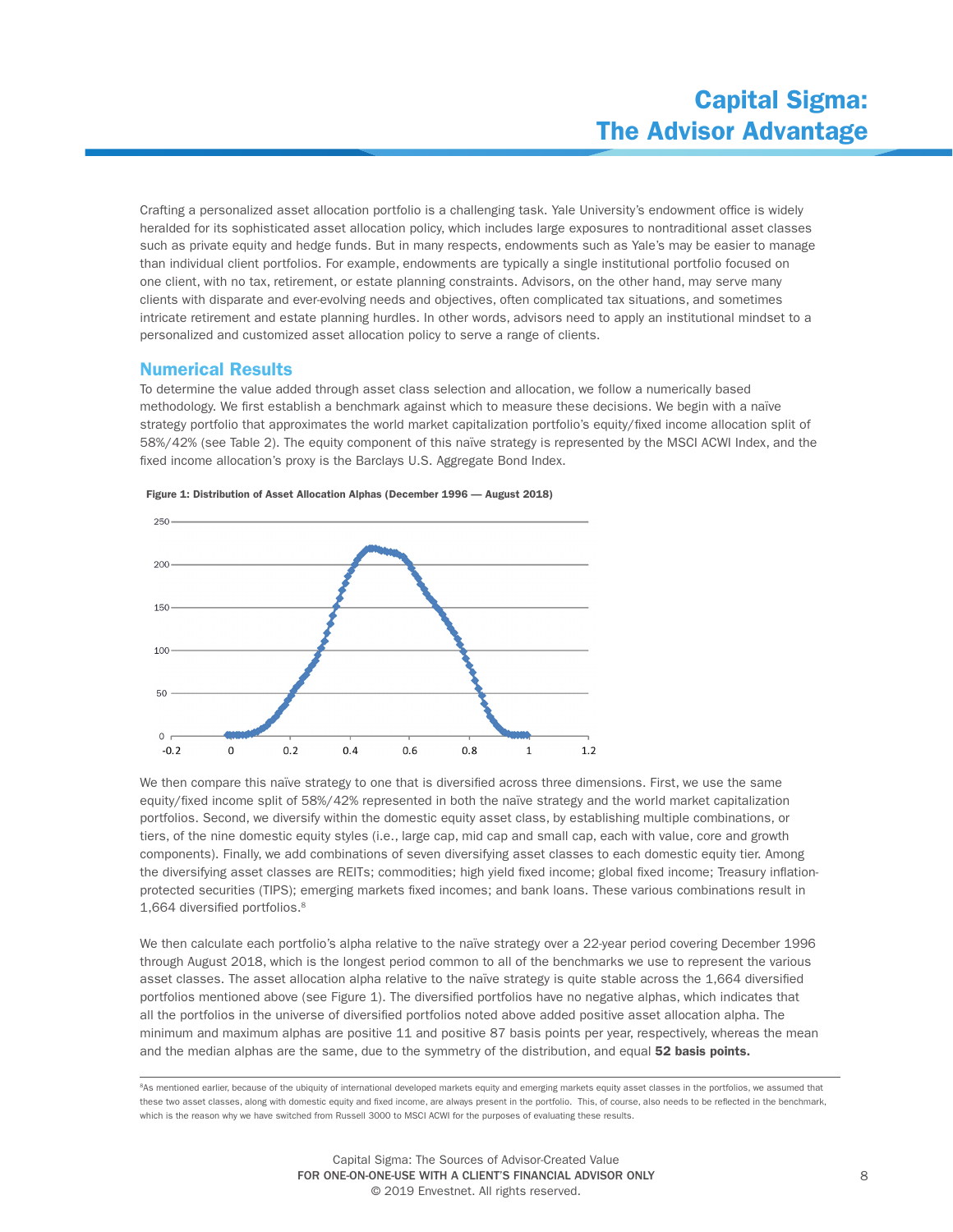## Incorporation of Risk-Mitigating Strategies

The above-described asset class selection and allocation process can be extended to incorporate various riskmitigating strategies. For decades, Modern Portfolio Theory (MPT), first introduced by Harry Markowitz in 1952, has been the de facto method for developing diversified asset allocations. The MPT framework includes a host of assumptions, several of which were severely tested in the financial crisis of 2008. One key assumption of MPT is that correlations among asset classes are constant and fixed. However, correlations across asset classes converged toward 1.0 during the financial crisis, causing seemingly well-diversified portfolios to suffer significant losses. For this reason, many advisors have embraced supplementing MPT with other risk-mitigating approaches when structuring strategic portfolios, such as:

- Tactical overlays—Given the perception of a breakdown of MPT in 2008, the number of strategies designed to maneuver tactically through the market's gyrations has greatly increased. These "fund strategist portfolios," or FSPs, typically comprise ETFs and/or mutual funds. The tactical manager generally employs a model indicating which asset classes or market segments to over- or underweight. The goal is to allocate dynamically across asset classes to reduce volatility and mitigate losses. Advisors often include tactical FSPs alongside the strategic component in an overall asset allocation. Tactical FSPs attempt to participate fully in market advances while protecting capital during market declines. Their goal is to derive correlation close to 1.0 in positive environments and below 1.0 when markets are volatile.
- Liquid alternatives overlay—Liquid alternatives are another means of mitigating risk, but are designed to provide lower correlation in all market environments. Whereas tactical FSPs could be referred to as sources of "active beta," liquid alternatives are designed explicitly to generate alpha while maintaining low correlation to equities and fixed income. Advisors are increasing exposure to liquid alternatives in client portfolios as both a unique source of alpha and a means of dampening portfolio volatility.
- Liquid Endowment Portfolios—Yet another, and increasingly popular, risk-mitigation construct for asset allocation is the "liquid endowment portfolio" (LEP). As its name suggests, borrows key design elements from university endowments such as those of Yale and Harvard. LEPs combine three allocation components: an MPT-based strategically allocated piece, a tactical allocation, and exposure to liquid alternatives. Research done by Envestnet | PMC demonstrates that a 50%/25%/25% combination of these elements can yield a favorable risk/ return profile.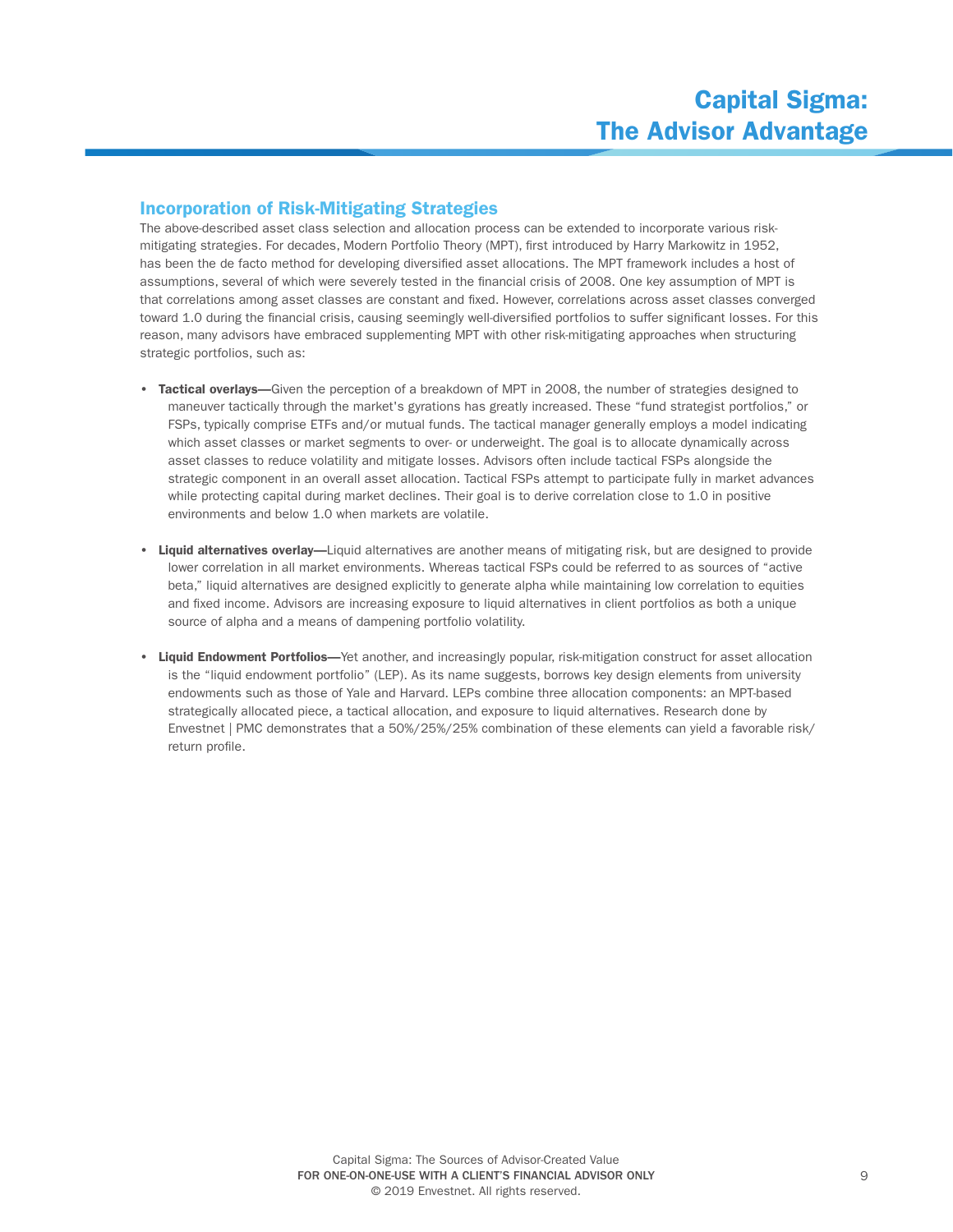## Source 3: Investment Selection

Employing a strategy of selecting active mutual fund managers according to certain risk-adjusted return characteristics can add 67 basis points of annual value to a diversified portfolio, and implementing the portfolio with passive investments can add 61 basis points of value per year.

Once the asset allocation has been crafted from a palette of asset classes, the next step in the advisor value chain is to breathe life into it by selecting the most appropriate investments. These then are knitted together thoughtfully to create a portfolio customized to the client's individual objectives. This phase has several facets, and advisors must make insightful decisions, including whether the overall implementation approach should seek alpha through selecting active managers or by choosing passive investment options (e.g., ETFs and index funds). In this section, we quantify the benefits of both the active and passive implementation options.

## Quantifying the Value Add of Active Management

Whether or not active management adds value after fees is a debate that has raged for years. Several studies indicate that, on balance, active management does not generate alpha over time.<sup>9</sup> Other research holds that it can add value in certain asset classes, particularly those that are less efficient. In this section of the study, we assume that the advisor's portfolio construction and investment selection process uses only active managers.

In its research on characteristics contributing to manager performance persistence, Envestnet | PMC's Quantitative Research Group (QRG) studied many potential indicators of future cross-sectional dispersion of active returns. Although several factors may contribute to active returns, QRG found that the historical information ratio<sup>10</sup> is prominent. The evidence also suggests that the historical information ratio is a useful metric in most asset classes.

Our strategy for selecting active managers using historical information ratio has several steps. Each quarter, we calculate the three-year information ratio for actively managed funds relative to each investment style (e.g., large cap growth, small cap value, international developed markets, etc.) benchmark. We then combine the data, and map it for each investment style into the following primary asset classes: domestic equity, international equity, domestic fixed income, domestic high yield and international fixed income. The time period of the study is September 30, 1996 through June 30, 2018.

The funds in each primary asset class then are ranked by the information ratio, and grouped into deciles to measure performance. In other words, funds that generate the top 10% of information ratios within the primary asset class are included in the top decile, the next 10% comprise the second decile, and so on. Fund constituents within each decile are weighted equally. Performance is calculated for each decile over the subsequent quarter, and the decile's total return equals the average total return of each constituent fund. To calculate the decile's active return for the quarter, we compare the return of each constituent fund to its investment style benchmark, and then average those differences for each fund in the decile. A positive active return indicates that, on average, the funds in the decile outperformed their benchmarks net of fees.

The next step is to establish a strategy for selecting active managers. Within each primary asset class we use the average active return of the top three deciles, as that universe roughly corresponds, in percentage terms (i.e., top 30%), to Envestnet | PMC's Quantitative Approved List.<sup>11</sup>

<sup>9</sup> See, e.g., Fama, Eugene and Kenneth R. French (2010). "Luck versus Skill in the Cross-Section of Mutual Fund Returns," Journal of Finance, Vol. 65, No. 5. <sup>10</sup>The ratio of a portfolio's excess returns to the volatility of those returns. The information ratio is often used as a measure of consistency of excess returns <sup>11</sup>The Envestnet | PMC Quantitative Approved List is constructed using various quantitative measures, one of which is historical information ratio. Funds ranking in the top 30% of its asset class according to these quantitative measures constitute the Approved List.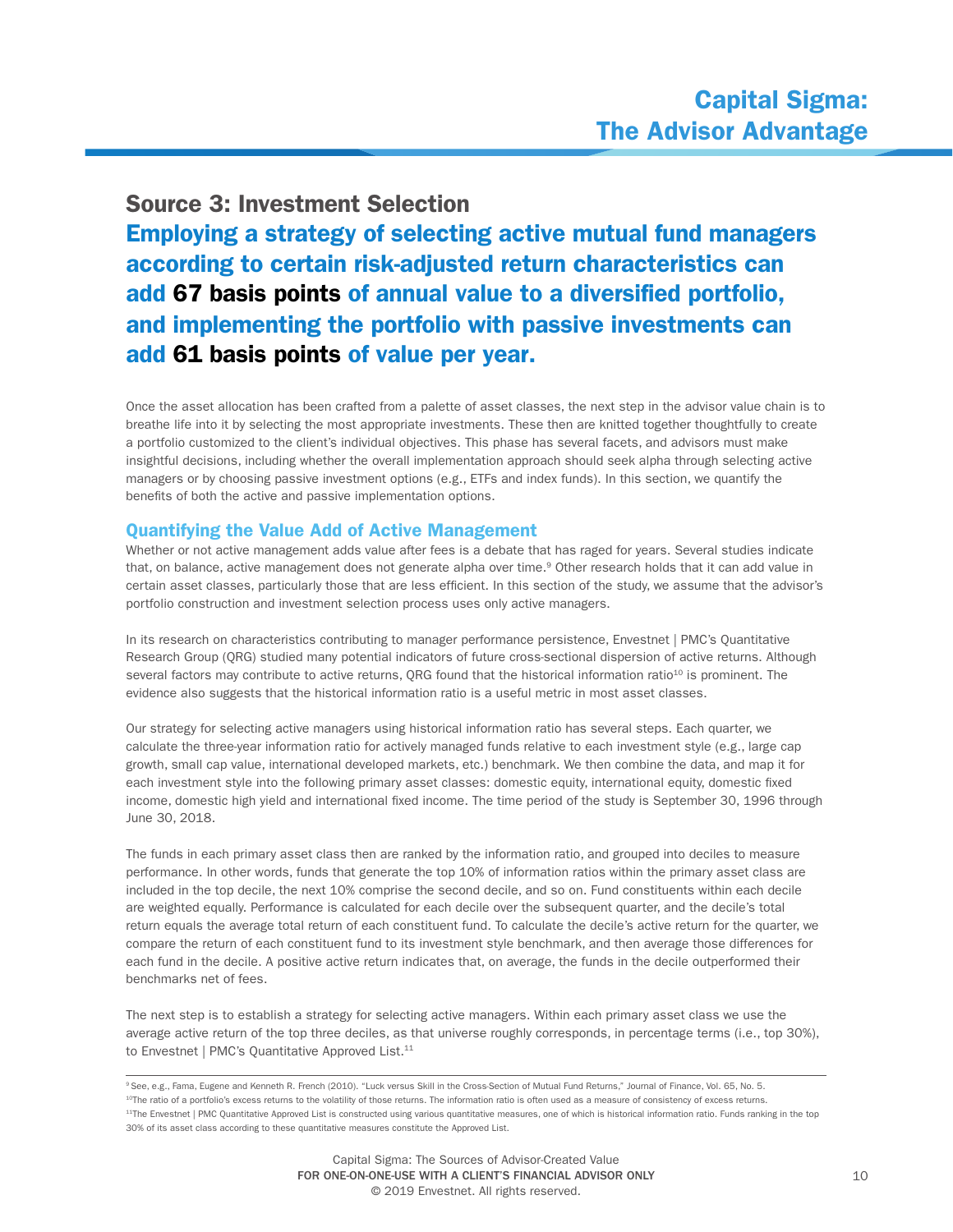#### Table 3

|                              | <b>Weight in World</b><br><b>Market Capitalization</b><br>Portfolio* | <b>Annual Active</b><br><b>Return</b> | <b>Weighted</b><br><b>Active Return</b> | <b>Weighted Average</b><br><b>ETF Expense Ratio</b> | <b>Total Alpha</b> |
|------------------------------|----------------------------------------------------------------------|---------------------------------------|-----------------------------------------|-----------------------------------------------------|--------------------|
| <b>Domestic Equity</b>       | 35.5%                                                                | 0.78%                                 | 0.28%                                   | 0.15%                                               | 0.43%              |
| Int'l Equity                 | 22.7%                                                                | 0.17%                                 | 0.04%                                   | 0.09%                                               | 0.13%              |
| <b>Domestic Fixed Income</b> | 18.9%                                                                | $-0.20%$                              | $-0.04%$                                | 0.03%                                               | $-0.01%$           |
| <b>Domestic HY</b>           | 1.5%                                                                 | $-0.20%$                              | 0.00%                                   | 0.01%                                               | $0.00\%$           |
| <b>Int'l Fixed</b>           | 21.4%                                                                | 0.18%                                 | 0.04%                                   | 0.08%                                               | 0.12%              |
| <b>Total</b>                 |                                                                      |                                       | 0.31%                                   | 0.36%                                               | 0.67%              |

\*As of January 2018. The world market capitalization portfolio is derived using the market capitalizations of the various asset class indices comprising the world portfolio.

Source: Envestnet | PMC

We then weight each primary asset class's annual active return by its weight in the world market capitalization portfolio. The result—0.31%—is the active return of the active manager selection strategy for a diversified portfolio (see Table 3).

We then establish a naïve benchmark against which to measure the added value of the selection strategy. We use an ETF portfolio as a reasonable benchmark to measure the efficacy of an active manager versus a passive strategy. We assume the active return of each benchmark's primary asset class equals the weighted average expense ratio of the ETFs that comprise it.<sup>12</sup> Thus, we reduce the naïve benchmark's active return by the weighted average ETF expense ratio. As in the active manager selection strategy, we weight each primary asset class's annual active return by its weight in the world market capitalization portfolio. The naïve strategy results in an active return of -0.36% (see Table 3).

Finally, we calculate the added value of the active manager selection strategy. We add the annual weighted active return for the active manager selection strategy to the weighted average ETF expense ratio for each primary asset class. This is because the ETF expense ratio is a cost that is "saved" by not adopting the naïve benchmark strategy. We then calculate alpha for each of the asset classes, add the asset class alphas, and determine the total value added by the active manager selection strategy: 0.67% (see Table 3).

This strategy considers the averages of active funds and ETFs within a primary asset class, so performance may differ when using particular active funds in portfolio construction. Though it may be impractical to use a strategy that buys all of the funds in the top three deciles of an asset class, QRG's research shows that active returns improve similarly when using the higher information ratio segments of the fund universe.

#### Quantifying the Value Add of Passive Implementation

For those clients and advisors who subscribe to the Efficient Markets Hypothesis view of the markets, implementing the asset class portfolio with passive vehicles might be the recommended way to proceed. In this section, we quantify the added value from implementing the portfolio with ETFs—one of the most popular passive investment options.

<sup>12</sup>We use only ETFs on the Envestnet | PMC ETF Approved List. Since low expense ratio is one of the selection criteria for the ETF Approved List, the weighted average expense ratio for the naïve benchmark will be reasonable.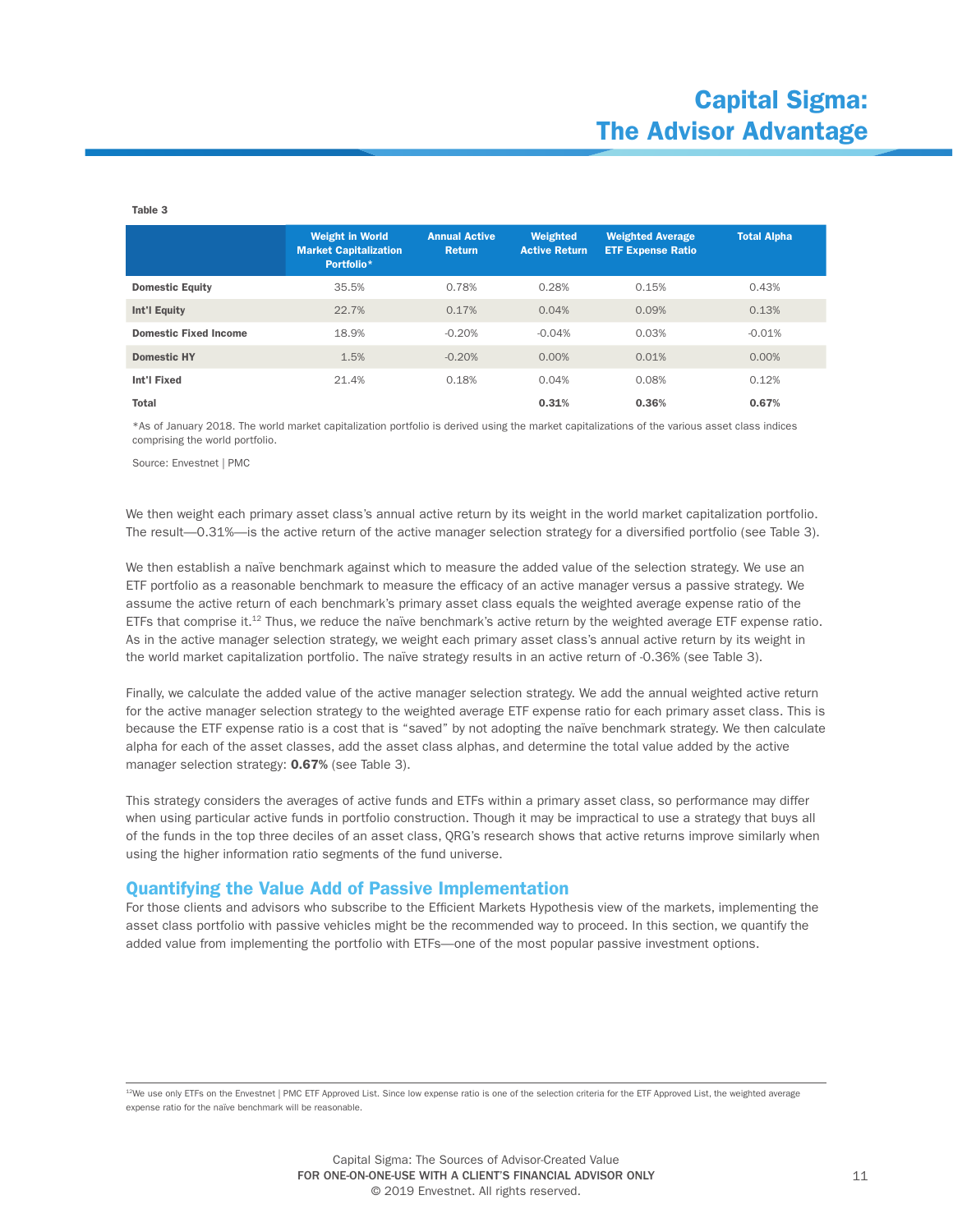The first step in quantifying the value add of passive implementation is to determine the asset allocation of the portfolio to be implemented. For this purpose, a neutral starting point is the world market portfolio (see Table 3), calculated at the beginning of 2018. We then use Morningstar's peer groups for the various asset classes in the world market portfolio to compute the expected differences in excess return for a median ETF compared with a median active mutual fund (see Table 3). We have made two assumptions: First, an ETF's excess return compared with its benchmark should be equal to the negative of its expense ratio over time, and second, the expected excess return of an average/median active manager should be equal to the negative of its expense ratio, as the expected alpha of active managers as a whole (here represented by the average/median active manager) has to be equal to the negative of their expense ratio.

Note that this second assumption does not contradict our value-add assessment of active managers. In that analysis, we focus on a subset of best active managers, which is consistent with average/median managers having expected alpha equal to the negative of their expense ratio.

Finally, we aggregate these differences across various asset classes in the world market portfolio to arrive at an overall value-add of 61 basis points per year (see Table 4).

|                              | <b>Weight in World</b><br><b>Market Capitalization</b><br>Portfolio* | <b>Annual Excess</b><br><b>Return (Median MF)</b> | <b>Annual Excess Return</b><br>(Median ETF) | <b>Total Alpha</b> |
|------------------------------|----------------------------------------------------------------------|---------------------------------------------------|---------------------------------------------|--------------------|
| <b>Domestic Equity</b>       | 35.5%                                                                | $-1.04%$                                          | $-0.42%$                                    | 0.22%              |
| Int'l Equity                 | 22.7%                                                                | $-1.16%$                                          | $-0.41%$                                    | 0.17%              |
| <b>Domestic Fixed Income</b> | 18.9%                                                                | $-0.70%$                                          | $-0.17%$                                    | 0.10%              |
| <b>Domestic HY</b>           | 1.5%                                                                 | $-0.95%$                                          | $-0.40%$                                    | 0.01%              |
| Int'l Fixed                  | 21.4%                                                                | $-0.90%$                                          | $-0.36%$                                    | 0.12%              |
| Total                        |                                                                      |                                                   |                                             | 0.61%              |

#### Table 4

\*These market capitalization calculations are based on data from January 2018.

Source: Envestnet | PMC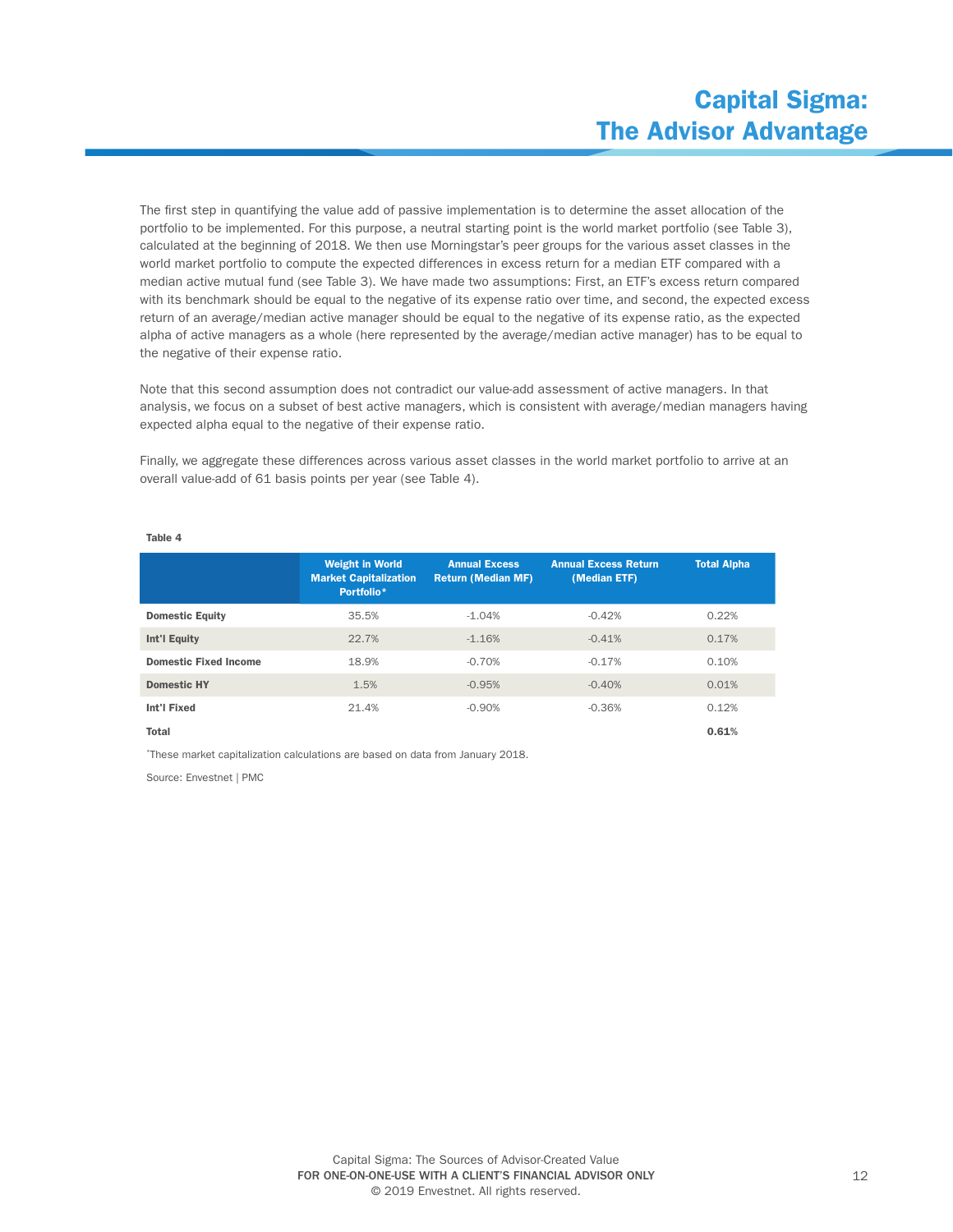# Source 4: Systematic Rebalancing The process of systematically rebalancing a diversified portfolio annually can add 30 basis points of value each year, compared with a naïve strategy of rebalancing once every three years.

Once the asset allocation policy is established and the allocation's underlying vehicles and managers are chosen, the next source of the advisor's value contribution is systematic rebalancing. This is the next step in the continuum from financial and investment planning through the strategy's implementation and execution.

## Systematic Rebalancing

Advisors make a material and quantifiable contribution to a client's results by establishing a protocol for systematic rebalancing of the portfolio. Left to their own devices, investors frequently neglect their asset allocation, and turn their attention to what they perceive to be the more interesting process of monitoring the investment vehicles. Just as the target asset allocation policy is vital to achieving the portfolio's overall investment objective, periodic rebalancing is essential to maintaining its efficacy. Two key benefits arise from a carefully constructed, systematic rebalancing policy:

- Greater Risk Control—Rebalancing preserves the benefits of diversification by mitigating unintended over- or underexposure to asset classes. Reallocating from more to less volatile ones reduces overall portfolio volatility. It also systematically removes the emotion from the decision.
- Rebalancing "Alpha"—Systematic rebalancing also can enhance returns. Rebalancing takes advantage of the cyclicality of performance trends across asset classes. Is there an optimal frequency for rebalancing? Research from Envestnet | PMC's Quantitative Research Group (QRG) indicates that annual rebalancing generates higher returns than doing so either more or less frequently. These results are consistent with much academic research that shows price momentum lasts for about 12 months.<sup>13</sup> More frequent rebalancing can cut off positive performance trends; doing it less often risks momentum reversion and lower returns in the top-performing asset classes.

<sup>13</sup>See, e.g., Narasimhan Jegadeesh and Sheridan Titman (1993), "Returns to Buying Winners and Selling Losers: Implications for Stock Market Efficiency," The Journal and Finance, v.48(1).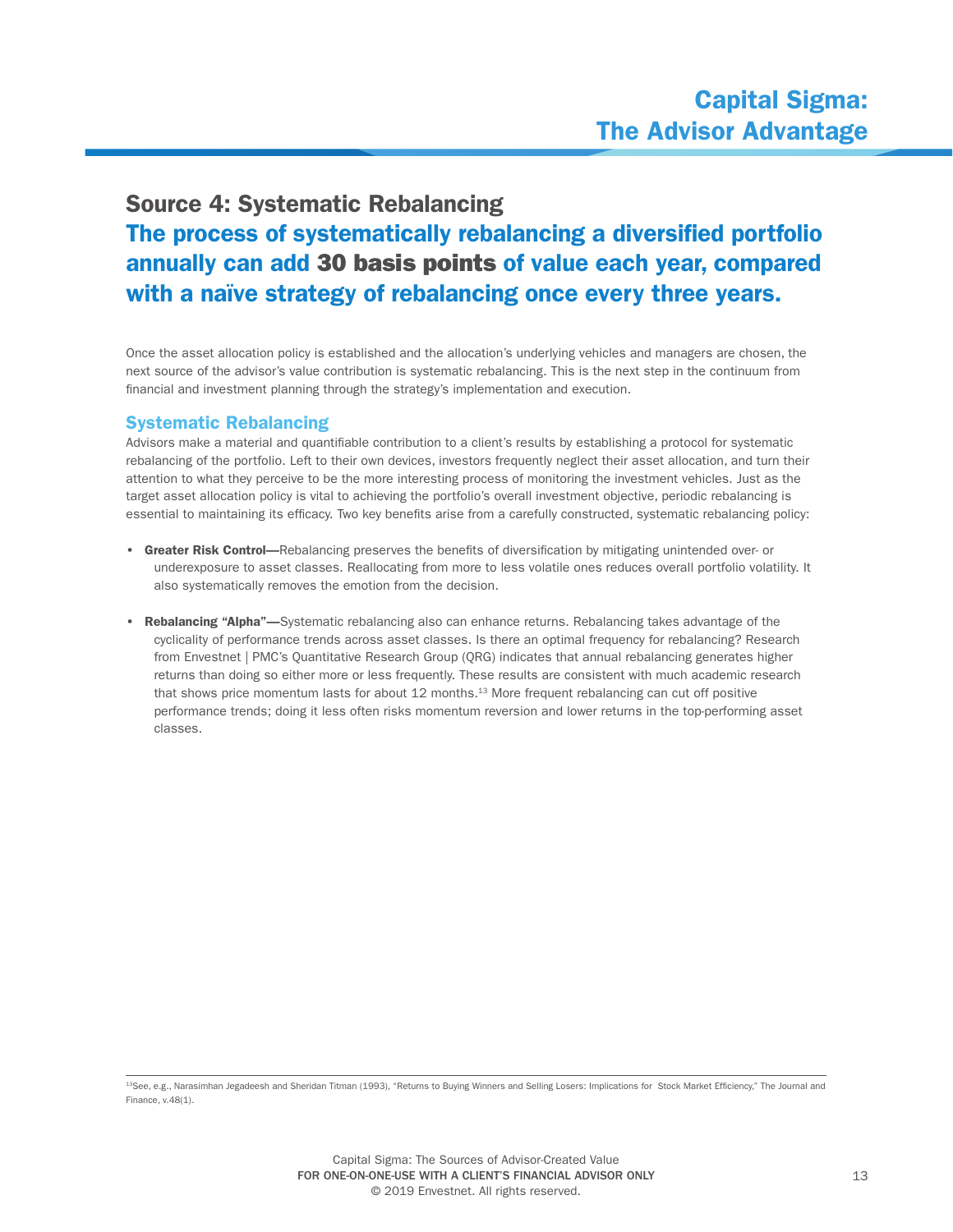## Determining a Rebalancing Strategy

To compute the value added through systematic rebalancing, we compare an uninformed investor's naïve strategy of infrequent rebalancing with one that rebalances often enough to capture the benefits of risk control and asset class momentum. Our portfolio strategy in each case is the same one used to determine the asset allocation alpha in Source 2 (Asset Class Selection and Allocation). Recall that this strategy uses a 58%/42% (see Table 2) equity/fixed income split, and includes various combinations of diversification, both within the domestic equity asset class and across nine diversifying asset classes. We derive the systematic rebalancing alpha from using the same portfolio composition and evaluating it at different rebalancing frequencies.



Figure 2: Distribution of Systematic Rebalancing Alphas (December 1996 - August 2018).

To determine the naïve rebalancing strategy, we assume that individual investors, who lack professional advice, will rebalance less often than is optimal. We use a three-year rebalancing frequency for these purposes, to acknowledge at least some attention being paid to the need for rebalancing.

We calculate our systematic rebalancing alpha by computing the difference in performance between the set of diversified portfolios rebalanced every three years and the same set of portfolios done so every 12 months. We measure the strategies over an 18-year period, from December 1996 through August 2018, which is the longest period common to all of the benchmarks used to represent the various asset classes, just as we did in the asset allocation alpha computation.

Source: Envestnet | PMC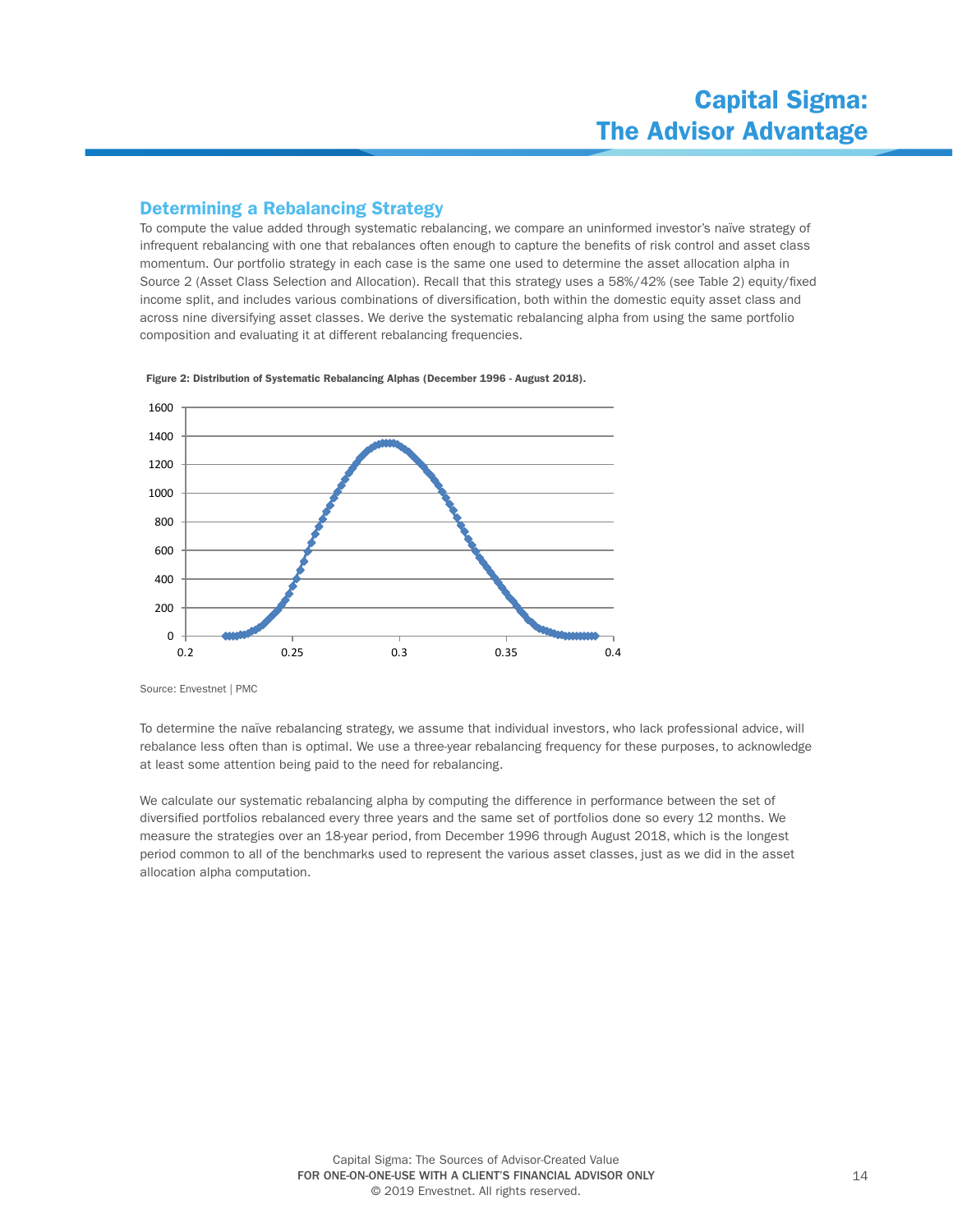The annually rebalanced set of diversified portfolio alphas relative to the naïve strategy of three-year rebalancing remains stable across the 1,664 diversified portfolios and through time (see Figures 2 and 3). The proportion of negative alpha diversified portfolios is equal to zero: In all cases, systematic rebalancing contributed positive performance. The minimum and maximum alphas are 24 and 36 basis points per year, respectively, and the mean and median alphas each are 30 basis points per year.



Figure 3: The cumulative returns of diversified portfolios rebalanced at annual and three-year frequencies.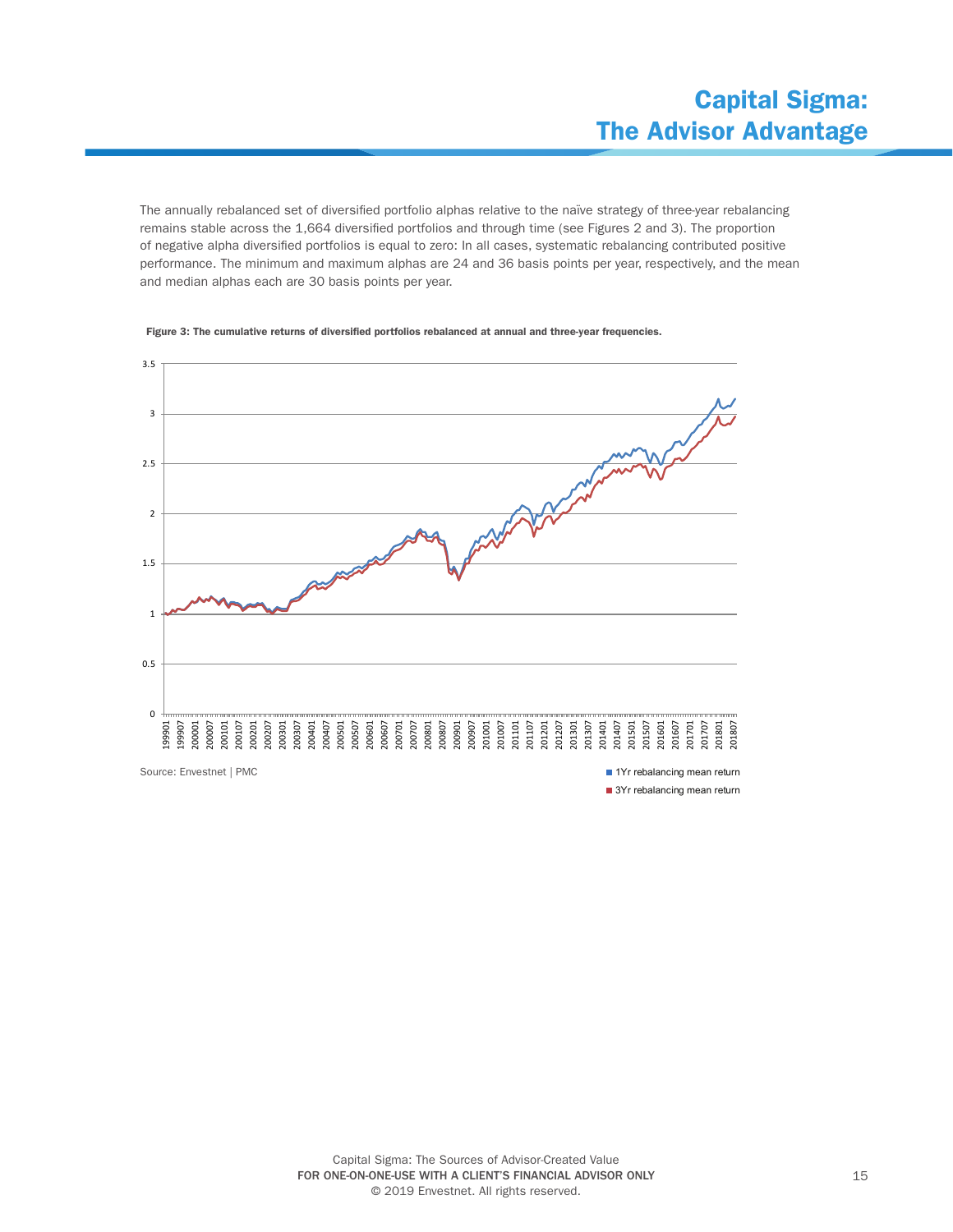# Source 5: Tax Management Managing an all-equity portfolio for tax optimization can add approximately 100 basis points of annual value when compared with an investment strategy that is not actively tax managed.

Although it is difficult to disagree with the sentiment that "...in this world nothing can be said to be certain, except death and taxes," expressed by Benjamin Franklin back in 1789, too often the implications stemming from this statement are ignored in the world of investing. Investment professionals and their clients focus on their portfolios' pre-tax performance, and frequently ignore the almost certain likelihood that after-tax performance may differ substantially. In this section we focus on the potential after-tax benefits that can be achieved by an informed tax management approach to an all-equity stock portfolio.

#### Main Principles of Tax Optimization

The source of tax alpha is straightforward: deferring payment of capital gains taxes. A simple example of this is a buyand-hold investment portfolio, in which no capital gains are realized throughout the investment horizon. In essence, the buy-and-hold strategy amounts to an interest-free loan from the IRS, when compared with a strategy in which all capital gains are realized periodically. The size of that loan equals the deferred capital gains taxes for that period (for example, one year). Although capital gains taxes eventually must be paid when the portfolio is liquidated, postponing payment lets the portfolio earn additional returns that otherwise would be foregone had they been paid immediately.

A buy-and-hold strategy is an excellent passive tax management strategy, because it realizes zero capital gains during any investment period prior to liquidation. But other methods have the potential to generate even more tax savings. For example, an active tax management strategy that realizes negative capital gains—or "tax-loss harvesting"— also can be used. If the performance of this strategy equals that of the passive index (more on this later), then realized capital losses can offset capital gains realized elsewhere in a client's portfolio. Although this strategy is not a cash inflow into the portfolio, it effectively reduces cash outflow equal to the capital gains tax that would have been paid to the IRS had those capital gains been realized.

Note that the "tax-loss harvesting" strategy only defers the capital gains taxes—it does not avoid them. Realizing capital losses through active tax management usually results in a lower tax basis for the stocks in the portfolio, and a lower basis generally implies higher capital gains taxes once stocks are liquidated. Deferring taxes makes more dollars available in the portfolio to earn a return.

#### Tracking Portfolio Construction and Tax Optimization

Suppose that our pre-tax investment strategy requires a tracking portfolio. A tracking portfolio can be warranted for various reasons: individual customization to allow an individual investor to include or exclude certain securities (e.g., socially responsible or faith-based investing purposes); holdings restrictions in a separately-managed account, etc. In these scenarios, the tracking portfolio requires periodic portfolio rebalancing so that the distance between it and the underlying benchmark (known as tracking error) does not exceed a pre-determined level. Both the tracking error and the rebalancing frequency usually are dictated by the performance requirements of the tracking portfolio. Under most circumstances over time, each must be on par with the benchmark.

Because a tracking portfolio must be rebalanced periodically to satisfy its constraints (unlike a buy-and-hold strategy), there is ample opportunity to optimize taxes. The tracking portfolio has dual goals: tracking the benchmark and optimizing taxes. Over time, the tax-optimized tracking portfolio will realize negative capital gains, thereby generating positive tax alpha compared with the buy-and-hold benchmark. However, we also can measure the performance of the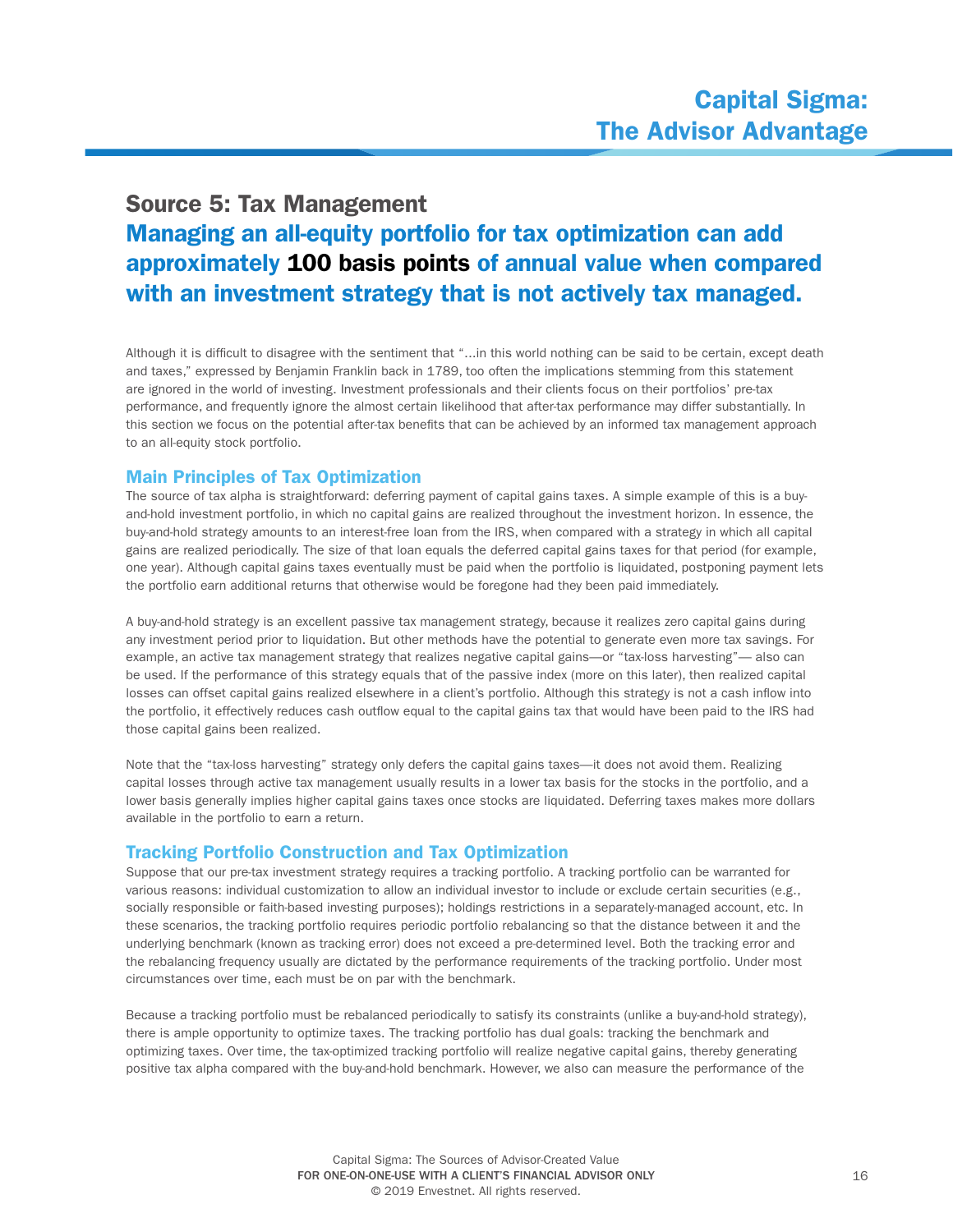tax-optimized tracking portfolio against one that has the worst performance in optimizing taxes. Although maximizing the tax burden requires skill, it illustrates the degree of negative tax alpha achieved by a carelessly constructed tracking portfolio.

Thus, we can define two types of tax optimization alpha. "External tax alpha" is the difference between the performance of the tax-optimized tracking portfolio and a buy-and-hold benchmark (which realizes zero capital gains and therefore has no tax alpha). "Internal tax alpha" is the difference between a buy-and-hold benchmark and a tracking portfolio that has the worst tax efficiency. The sum of "external tax alpha" and "internal tax alpha" equals the maximum tax benefit derived from a tax-optimized tracking portfolio.

#### Numerical Results

To quantify the "external tax alpha" and the "internal tax alpha," we conducted the following numerical experiment. We built a tracking portfolio for the Russell 1000 Index from January 1995 through August of 2018, using daily closing price and weight information on each stock in the index throughout this period. We used the first 36 months of data to estimate the four-factor model, so the portfolio start date is December 31, 1997. We limited our tracking portfolio to 100 stocks, and its annualized tracking error (with respect to the four-factor model) was no more than 150 basis points. We assumed the tracking portfolio was rebalanced at the end of each month. To simplify the tax optimization objective, we further assumed that all realized capital gains were taxed as long-term, as allowing for short-term capital gains would only increase the tax alpha. We also assumed a 20% long-term capital gains rate, which applies to the highest income tax bracket— an appropriate assumption, given the universe of our clients.

The average "external tax alpha" from January 1995 through August of 2018 was about 60 basis points per year and the average "internal tax alpha" was approximately 40 basis points annually.

Note that over the life cycle of a particular portfolio, the marginal contribution of alpha generated from tax management will decline due to two factors:<sup>14</sup> first, the generally rising nature of equity markets, and second, the decrease of the cost basis of stocks in the tax-optimized portfolio. In the early life of a portfolio, the cost basis of individual tax lots is relatively close to the prevailing market levels. Thus, as prices fall below their original cost basis, they present opportunities for tax-loss harvesting. However, once the market begins to trend higher, and the most readily available "tax-loss harvesting" opportunities are realized, prices begin to exceed their original cost basis, and present even fewer loss harvesting opportunities.

Market conditions also affect the level of tax alpha. If a portfolio is funded, and its cost basis is established at the onset of a steady rise in stock prices, it is more difficult to generate tax alpha than can be captured under more volatile market conditions.

In the current environment, advisors are facing mounting fee pressure. The five components of advisor-created value can help advisors demonstrate their worth to clients and articulate what clients can expect for the fees they pay.

14Other researchers also demonstrate that tax alpha is highest in the early years of a portfolio's life-cycle. For example, see Stein, David M. and Premkumar Narasimhan. "Of Passive and Active Equity Portfolios in the Presence of Taxes." Journal of Wealth Management 2, no. 2 (1999): 55-63.